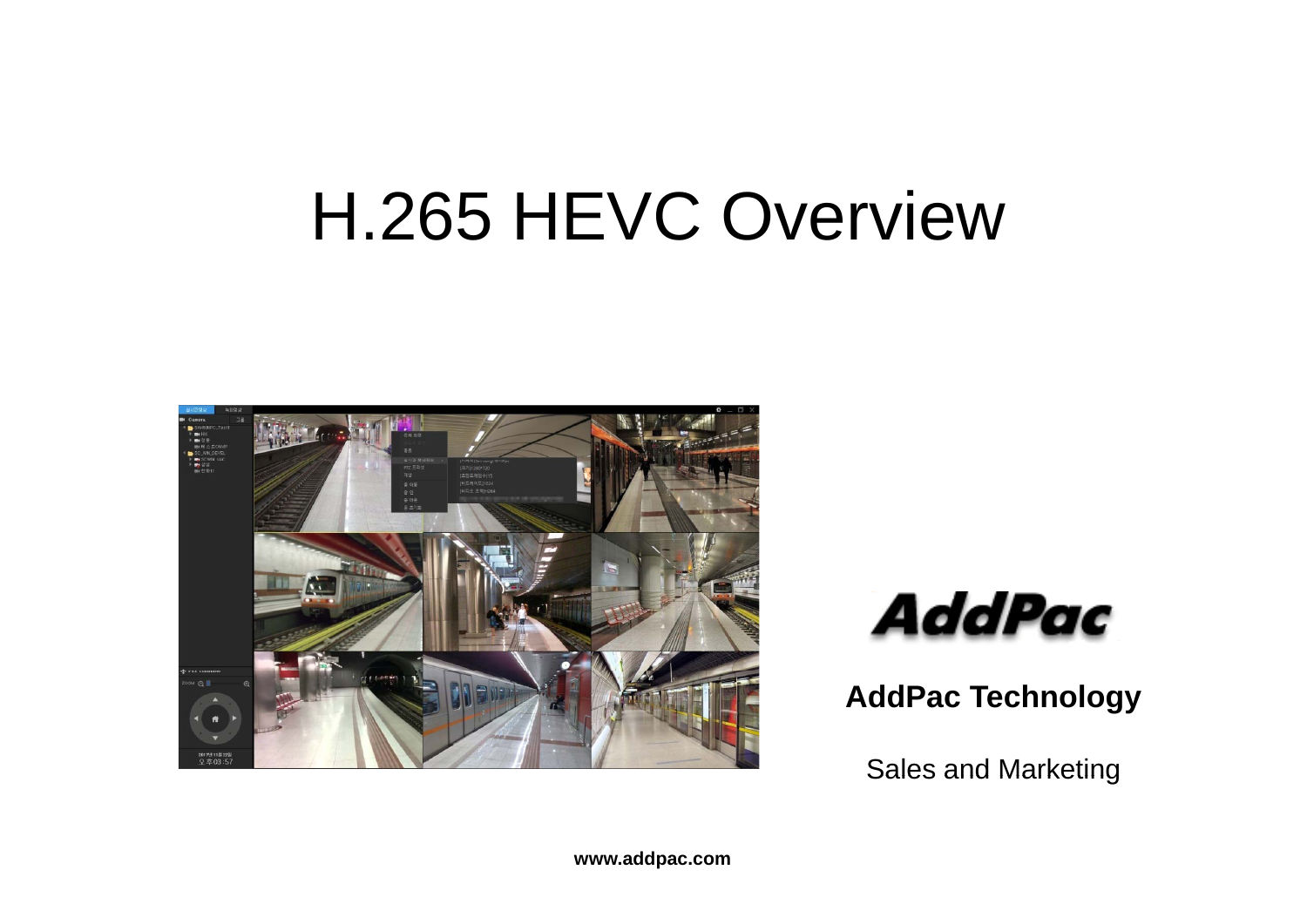#### **Contents**

- Network Service Diagram
- New Smart DVR Viewer Overview
- H.265 HEVC Overview

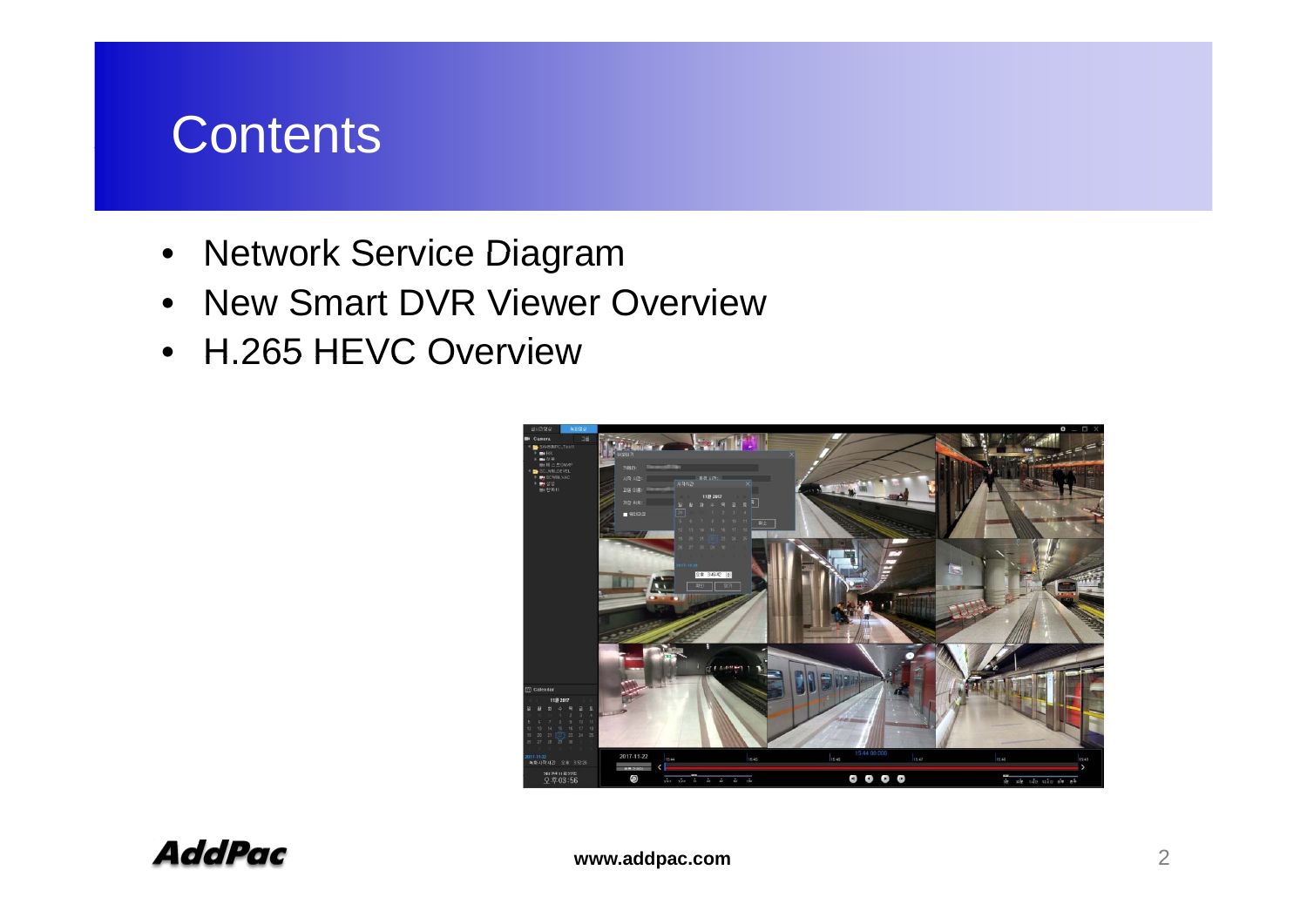#### Network Service Diagram

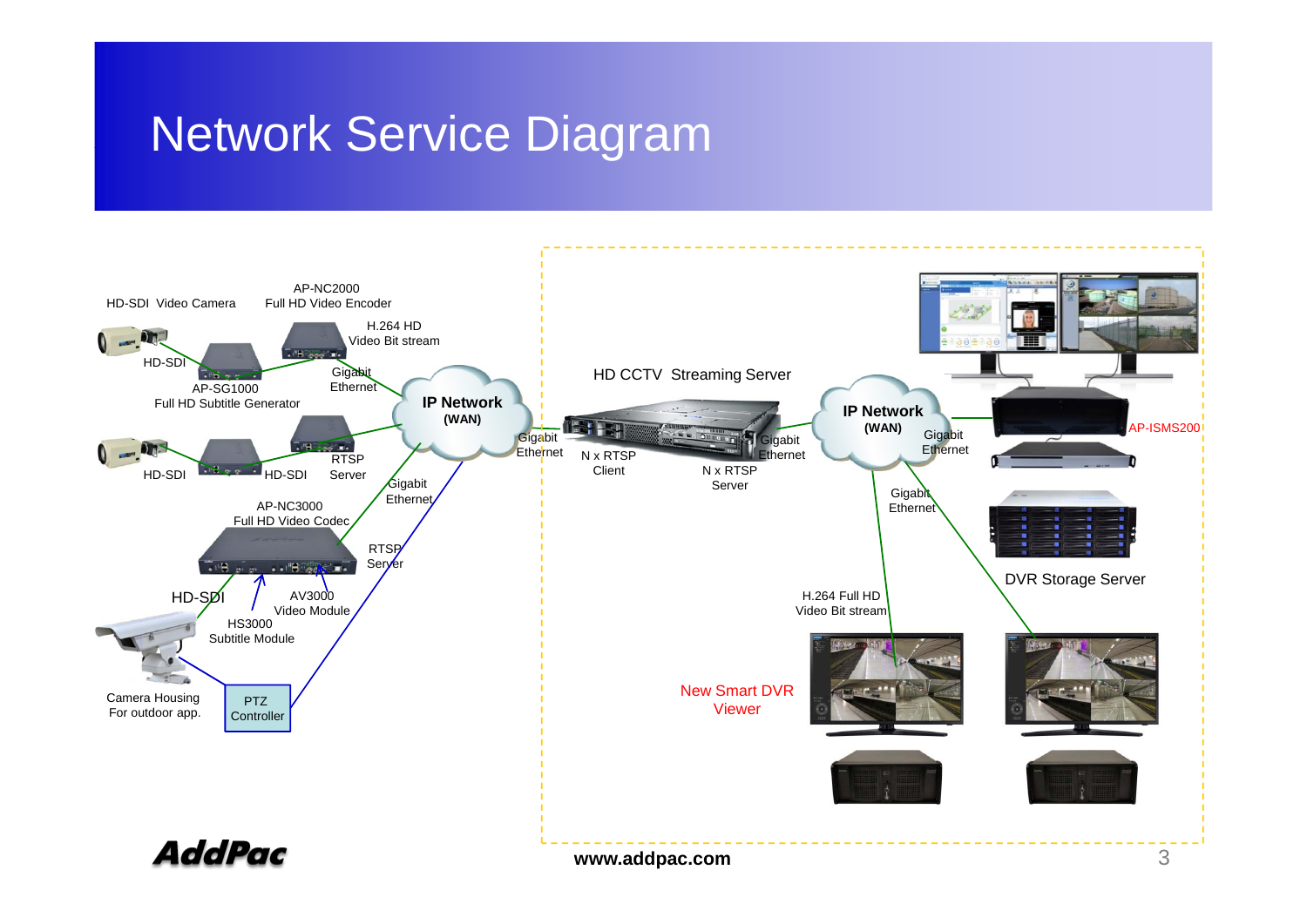## New Smart DVR Viewer Overview

- $\bullet$ • IP based Multi-Channel Video Streaming Displayer (Live, Recording)
- $\bullet$ Onvif Protocol Support
- •RTSP/RTP Video Streaming Protocol Support
- •H.264(1080P, 720P) HP/MP/BP Video Codec Support
- $\bullet$ H.265 Video Codec Support (Option)
- $\bullet$ • MPEG4, MJPEG Video Codec Support (Option)
- $\bullet$ Full HD (1080P), HD(720P), D1 Video Resolution Support
- •Four(4) or One(1) Channel Video Layout (Video Splitter) Option : Nine(9) Channel Video Layout (Video Splitter)
- $\bullet$ 4ch Layout , 1ch Layout Display (Round Robin Display)
- $\bullet$ UHD Display Support (Option)
- •Video Solution with Outstanding Network Service Capability
- MS-Window based Software Platform •
- •Dark and Black Design Concept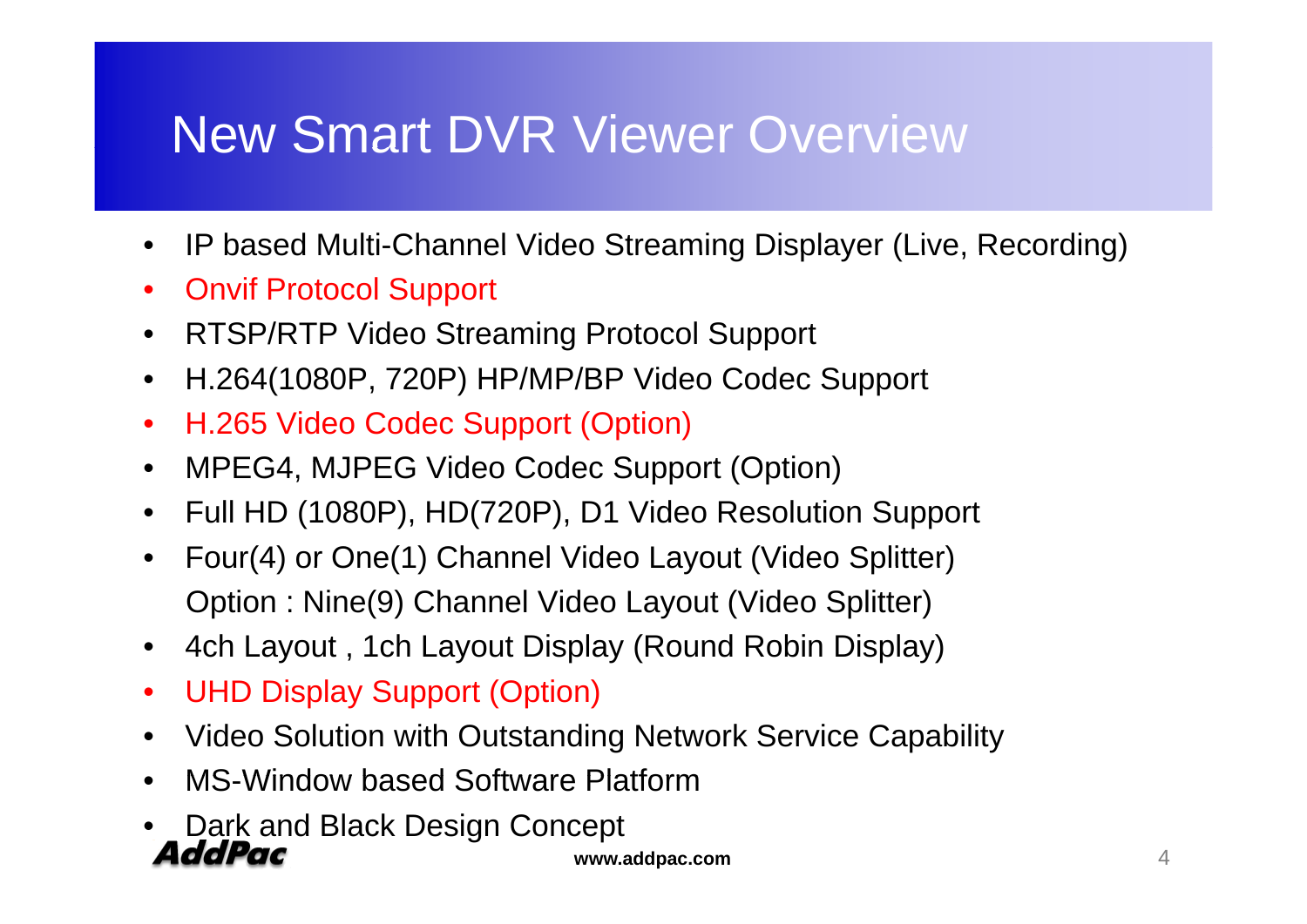# H.265 Video Codec **Overview**

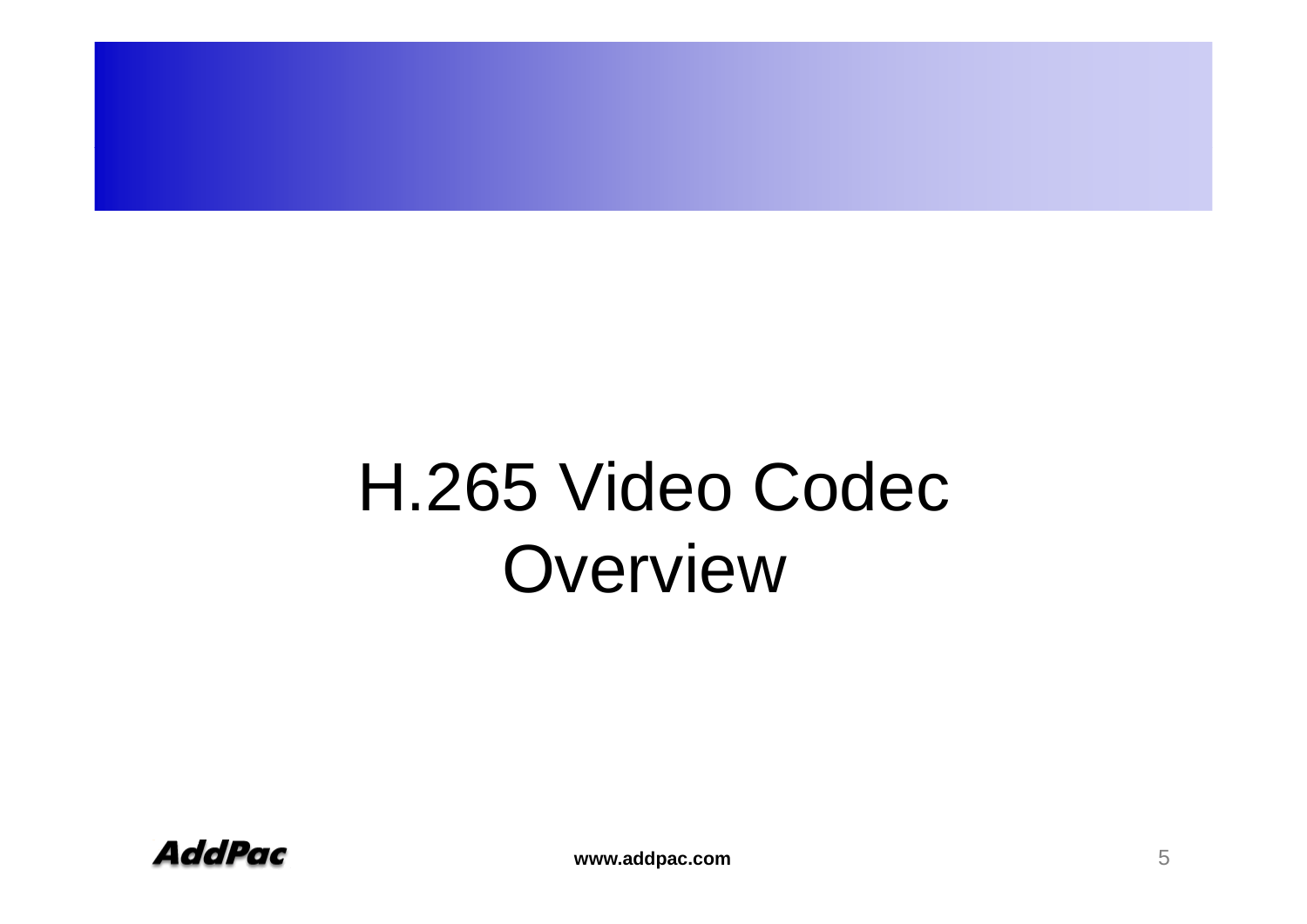# H.265 vs H.264 Comparison

|                                         | H.264                                                                                                                                                                                                                                     | H.265<br>(HEVC : high efficiency video coding)                                                                                                                                            |
|-----------------------------------------|-------------------------------------------------------------------------------------------------------------------------------------------------------------------------------------------------------------------------------------------|-------------------------------------------------------------------------------------------------------------------------------------------------------------------------------------------|
| <b>Technical Update</b>                 | 8-pel Motion Vector Resolution<br><b>Adaptive Interpolation Filter</b><br><b>Motion Vector Competition</b><br><b>Adaptive Prediction Error Coding in Spatial</b><br>and Frequence Domain<br><b>Adaptive Quantization Matrix Selection</b> | Extended Macroblock Size (EMS)<br>Large Transform Size (LTS)<br>Internal Bit Depth Increasing (IBDI)<br>Sample Adaptive Offset (SAO)<br>context-adaptive binary arithmetic coding (CABAC) |
| Key Point                               | Macro Block Size (16 x 16)                                                                                                                                                                                                                | Macro Block Size (64 x 64)                                                                                                                                                                |
| Complexity,<br><b>Compression Ratio</b> |                                                                                                                                                                                                                                           | <b>Complexity 50% Increase</b><br>Compression Ratio Up to 50% Increase,<br>30%increase (Same PSNR)                                                                                        |
| Advantage                               |                                                                                                                                                                                                                                           | In case of High Resolution or Very Low Bit, H265<br>HEVC has advantage over H.264.                                                                                                        |
| <b>Resolution</b>                       | 4K UHD                                                                                                                                                                                                                                    | 8K 128fps                                                                                                                                                                                 |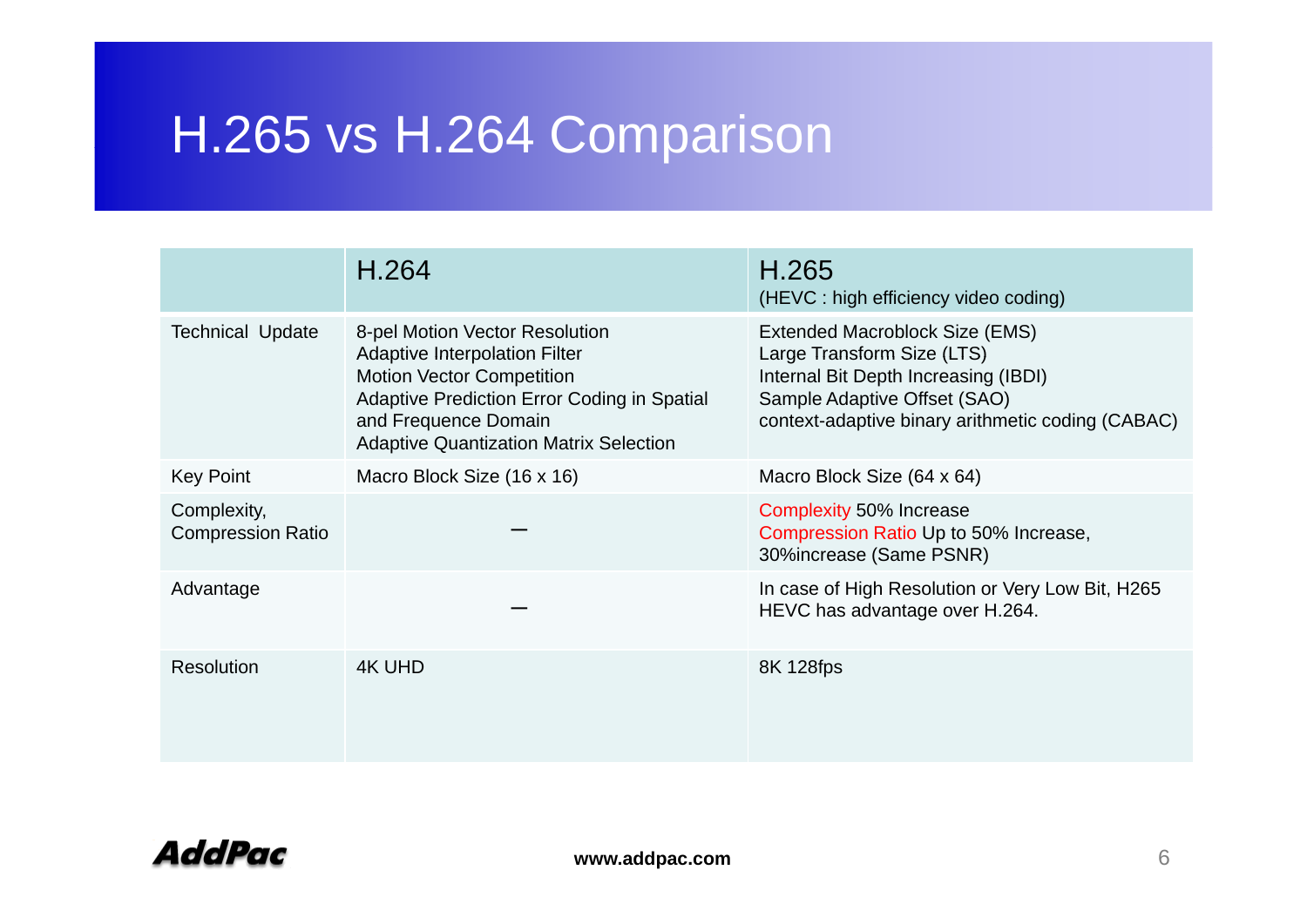## H.265 Profile (cont.)

|                     | H.265 Profile                                                                                                                                                                                                                                                                  |                                                                                                                                                                                                                                                                                                                              |  |
|---------------------|--------------------------------------------------------------------------------------------------------------------------------------------------------------------------------------------------------------------------------------------------------------------------------|------------------------------------------------------------------------------------------------------------------------------------------------------------------------------------------------------------------------------------------------------------------------------------------------------------------------------|--|
| Version 1<br>(2013) | Main<br>Main 10<br><b>Main Still Picture</b>                                                                                                                                                                                                                                   | - 8 Bit Color, Start from Main Profile, No Baseline Profile<br>-10 Bit Color<br>- Still Image                                                                                                                                                                                                                                |  |
| Version 2<br>(2014) | Main 12<br>Main 4:2:2 10<br>Main 4:2:2 12<br>Main 4:4:4<br>Main 4:4:4 10<br>Main 4:4:4 12<br>Main 4:4:4 16 Intra<br>Main 4:4:4 Still Picture<br>Main 4:4:4 16 Still Picture<br>High Throughput 4:4:4 16 Intra<br>Monochrome<br>Monochrome 12<br>Monochrome 16<br>Scalable Main | -Monochrome Profile for Black&White Image<br>-Main Intra Profile for Intra frame Only Image<br>-Scalable Profile for Internet Streaming & Broadcasting<br>-Multiview Profile for Multiple Camera View & Image Synthesis<br>-High Throughput Profile Same as H.264 High Profile<br>-Various Color Depth, Color Format Support |  |
|                     | Scalable Main 10<br><b>Multiview Main</b>                                                                                                                                                                                                                                      |                                                                                                                                                                                                                                                                                                                              |  |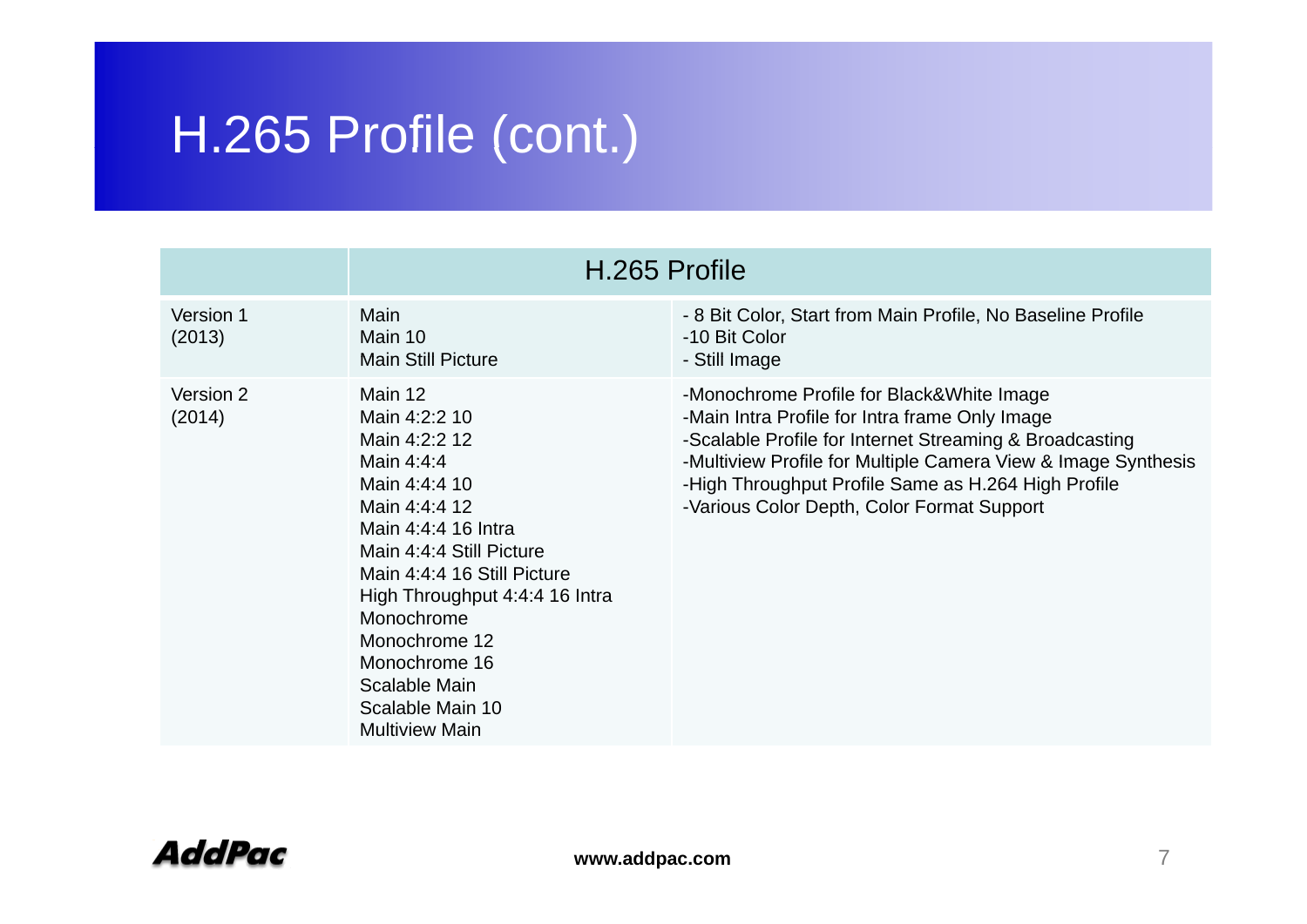### H.265 Profile

|                     | H.265 Profile                                                                                                                                                                                                                                                                                                                                                                                                                                            |                                                                                                                                                                                                                                                                                                                         |  |  |
|---------------------|----------------------------------------------------------------------------------------------------------------------------------------------------------------------------------------------------------------------------------------------------------------------------------------------------------------------------------------------------------------------------------------------------------------------------------------------------------|-------------------------------------------------------------------------------------------------------------------------------------------------------------------------------------------------------------------------------------------------------------------------------------------------------------------------|--|--|
| Version 3<br>(2015) | High Throughput 4:4:4<br>High Throughput 4:4:4 10<br>High Throughput 4:4:4 14<br>3D Main<br>Screen-Extended Main<br>Screen-Extended Main 10<br>Screen-Extended Main 4:4:4<br>Screen-Extended Main 4:4:4 10<br>Screen-Extended High Throughput<br>4:4:4<br>Screen-Extended High Throughput<br>4:4:4:10<br>Screen-Extended High Throughput<br>$4:4:4$ 14<br>Scalable Monochrome<br>Scalable Monochrome 12<br>Scalable Monochrome 16<br>Scalable Main 4:4:4 | -Added Several High Throughput Profile<br>-3D Profile for 3D Image<br>-Screen-Extended Main Profile for Graphic and Animation<br>-Profiles for Screen-Extended + High Throughput<br>-Scalable Monochrome Profile for Monochrome + Streaming<br>-Scalable Main Profile for Streaming Video with Color Forma<br>$t$ 4:4:4 |  |  |
| Version 4<br>(2016) | Screen Content Coding(SCC)<br><b>Extensions</b><br><b>Scalable Range Extensions</b>                                                                                                                                                                                                                                                                                                                                                                      |                                                                                                                                                                                                                                                                                                                         |  |  |

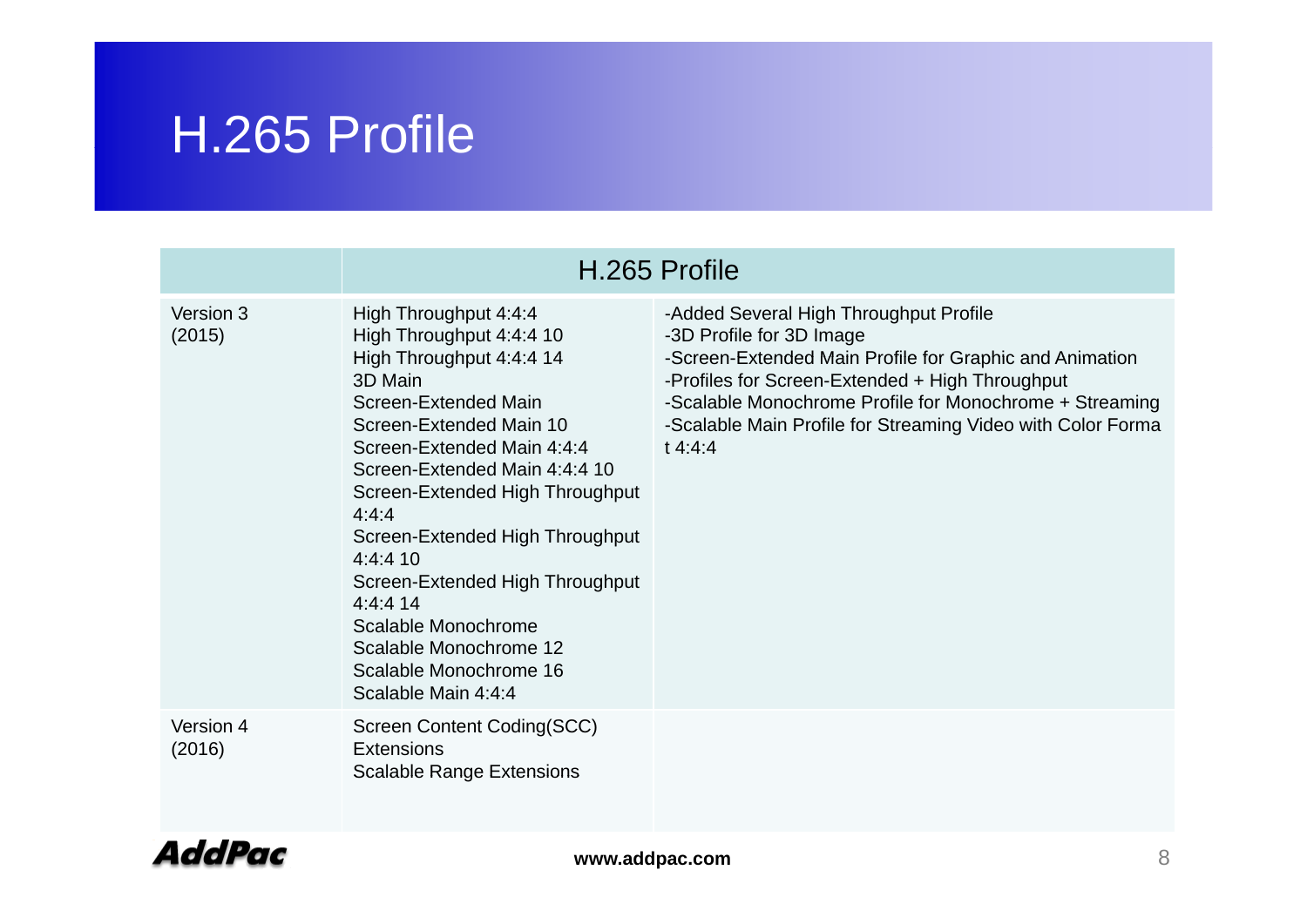#### H.265 Level & Tier H.265

|       | H.265 Level & Tier            |                  |                                                                                  |  |
|-------|-------------------------------|------------------|----------------------------------------------------------------------------------|--|
|       | <b>Maximum Bit Rate</b>       |                  |                                                                                  |  |
| Level | Main Profile, Main 10 Profile |                  | <b>Maximum Resolution &amp; Frame Rate</b>                                       |  |
|       | <b>Main Tier</b>              | <b>High Tier</b> |                                                                                  |  |
| 1.0   | 128kbps                       |                  | 128x96 33.7fps $176 \times 144$ 15.0fps                                          |  |
| 2.0   | 1.5Mbps                       |                  | 176 x 144 100.0fps $352 \times 288$ 30.0fps                                      |  |
| 2.1   | 3Mbps                         |                  | $352 \times 288$ 60.0fps 640 x 360 30.0fps                                       |  |
| 3.0   | 6Mbps                         |                  | 640x360 67.5fps 720x576 37.5fps 960x540 30.0fps                                  |  |
| 3.1   | 10Mbps                        |                  | 720 $\times$ 576 75.0fps 960 $\times$ 540 60.0fps 1280 $\times$ 720 33.7fps      |  |
| 4.0   | 12Mbps                        | 30Mbps           | $1280 \times 720$ 68.0fps $1920 \times 1080$ 32.0fps $2048 \times 1080$ 30.0fps  |  |
| 4.1   | 20Mbps                        | 50Mbps           | $1280 \times 720$ 136.0fps $1920 \times 1080$ 64.0fps $2048 \times 1080$ 60.0fps |  |
| 5.0   | 25Mbps                        | 100Mbps          | $1920 \times 1080$ 128.0fps 3840 $\times$ 2160 32.0fps 4096 x 2160 30.0fps       |  |
| 5.1   | 40Mbps                        | 160Mbps          | $1920 \times 1080$ 256.0fps $3840 \times 2160$ 64.0fps 4096 x 2160 60.0fps       |  |
| 5.2   |                               | 240Mbps          | $1920 \times 1080$ 300.0fps 3840 $\times$ 2160 128.0fps 4096 x 2160 120.0fps     |  |
| 6.0   | 60Mbps                        |                  | $3840 \times 2160$ 128.0fps 7680 x 4320 32.0fps 8192x4320 30.0fps                |  |
| 6.1   | 120Mbps                       | 480Mbps          | $3840 \times 2160$ 256.0fps 7680 x 4320 64.0fps 8192x4320 60.0fps                |  |
| 6.2   | 240Mbps                       | 800Mbps          | $3840 \times 2160$ 300.0fps 7680 x 4320 128.0fps 8192x4320 120.0fps              |  |